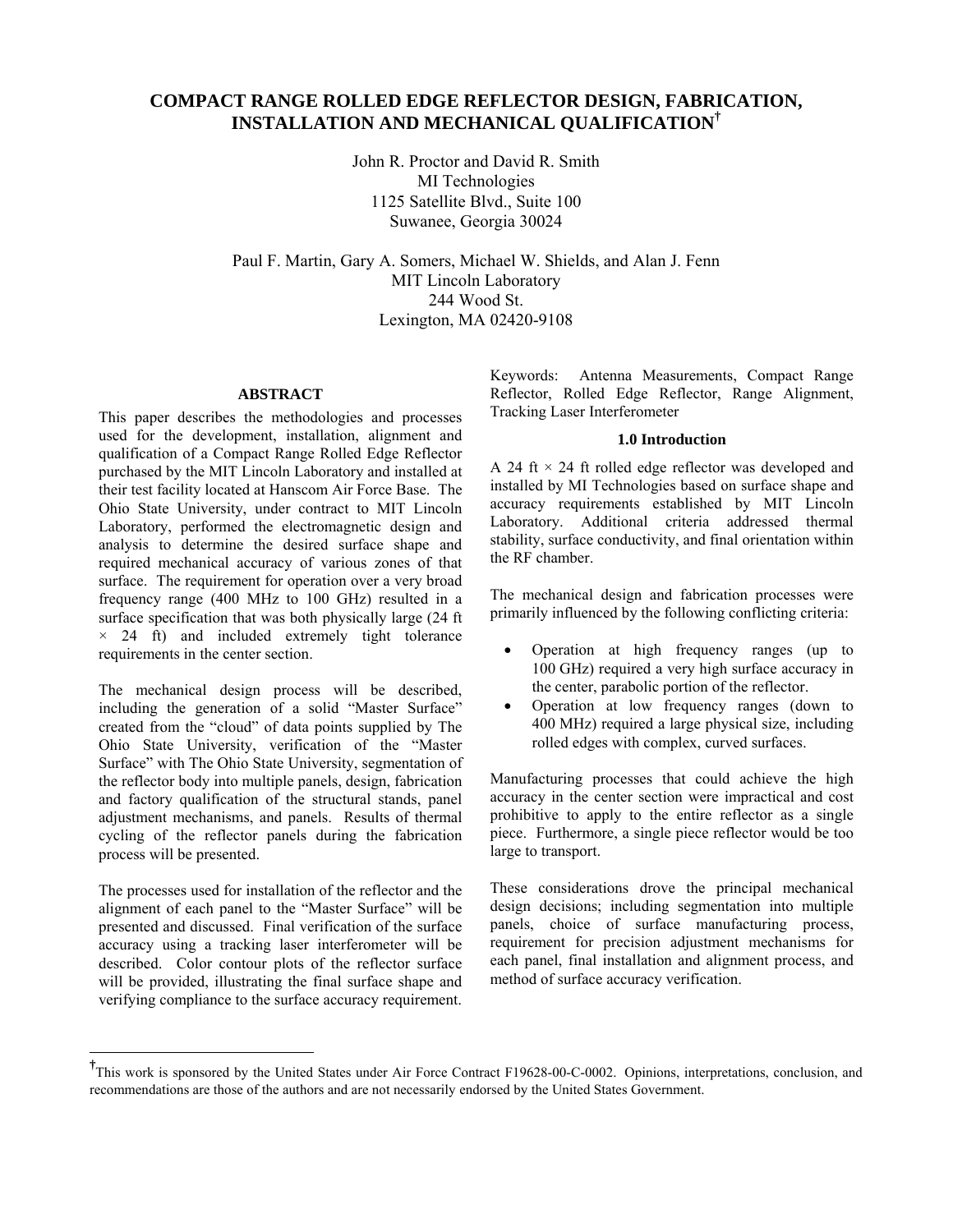#### **2.0 The Rolled Edge Reflector**

The rolled edge reflector is a nominally 24 ft  $\times$  24 ft offset fed parabolic reflector, the outer 7 ft section of which is a cosine blended rolled edge. The predicted usable frequency range is 400 MHz to 100 GHz. The reflector surface is defined in three sections:

- Paraboloid section (center 10 ft  $\times$  10 ft) defined as:
	- − A horizontal line 84 inches above the parabola vertex and a horizontal line 204 inches above the parabola vertex
	- Two lines parallel to and 60 inches to either side of, a vertical line through the parabola vertex
- Transition rolled edge section defined as:
	- Termination of the parabola and transitions to the outer rolled edge section that occurs at the reflector surface "shadow" boundary
- Outer rolled edge section defined as:
	- Beginning at the reflector surface "shadow" boundary and continues around to the backside of the reflector structure

The parabola focal length is 288.0 inches with the vertex located 84.0 inches above the facility floor. The required surface tolerances are listed in [Table 1.](#page-1-0)

|              | <b>RMS</b> Error       | Peak to Peak Error        |
|--------------|------------------------|---------------------------|
|              | (one sigma)            |                           |
| Paraboloid   | $0.0015$ inches        | $0.004$ inches            |
| section      |                        |                           |
| Transition   | 0.0015 to 0.005 inch   | $0.004$ to $0.014$ inches |
| rolled edge  | varying linearly       | varying linearly from     |
| section      | from the parabolic     | the parabolic section     |
|              | section out to the     | out to the outer rolled   |
|              | outer rolled edge      | edge section              |
|              | section                |                           |
| Outer rolled | 0.005 to 0.0125        | 0.014 to 0.035 inches     |
| edge section | inches varying         | varying linearly from     |
|              | linearly from the      | the transition rolled     |
|              | transition rolled edge | edge section to the far   |
|              | section to the far end | end of the outer rolled   |
|              | of the outer rolled    | edge section              |
|              | edge section           |                           |

<span id="page-1-0"></span>**Table 1. Surface Tolerance Specifications** 

### **3. 0 Reflector Surface Development**

The first step in the physical design and manufacturing of the reflector structure was the creation of a solid model of the reflector surface. The Ohio State University supplied a "cloud of points" that approximated the desired surface. Although the center portion of the reflector system was known to be parabolic and easily surfaced, the transition into the rolled edge treatment and the complex curvatures

in each of the four corners required a specialized surfacing tool to assure smooth surface transitions and the prevention of surface ripples and irregularities. To accomplish this task, Imageware Surfacer was chosen. Imageware Surfacer is a surface creation tool used for the direct creation of free form surfaces from curves, surfaces or measured data. Imageware is utilized in the automotive and aerospace industries and, for the reverse engineering of complex curvature components.

The solid surface model was validated by extracting a set of random data points from the model and sending them to The Ohio State University for confirmation via their mathematical equations. Once the surface model was validated a "Master Surface" file was created providing the standard for the surface machining operations, inspection and certification of the machined surface and alignment of the surface within the test facility.



**Figure 1 – Surface Definition Process** 

# **4. 0 Reflector Design and Fabrication**

After the master surface was defined the surface was segmented into 7 main panels to facilitate manufacturing, shipment and installation. The surface segmentation is illustrated in Figure 2.

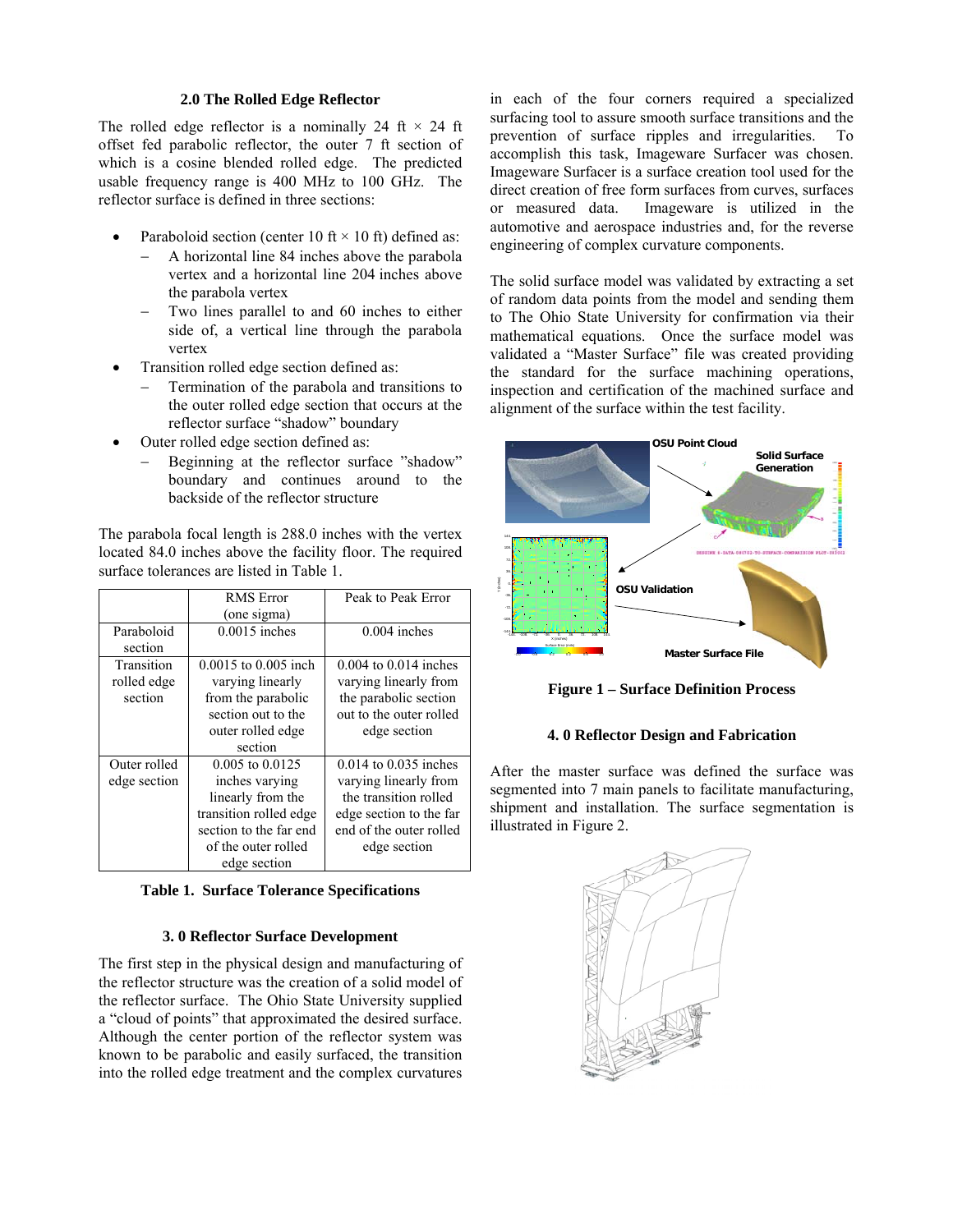#### **Figure 2 - Surface Segmentation Plan**

There is one center panel, four corner panels and two wing panels. The particular segmentation was chosen for several reasons:

- The full parabolic area is contained within a single center panel, eliminating panel seams within the highest tolerance region of the reflector
- The complex shape on each corner is contained on a single panel, eliminating the need for seams and difficult panel alignment in the corners.
- The resulting size of individual panels was within constraints dictated by milling machine size, handling limitations, and shipping limitations.

Each panel was designed with an "egg crate" backbone structure fabricated of aluminum honeycomb panels interlocked for rigidity. The surface structure was constructed of a fiberglass laminate bonded to the backbone and then covered with a machineable epoxy paste.

Thermo couples for remote monitoring of the actual reflector material temperature were embedded in the epoxy surface and mounted in numerous locations within the egg crate structures. The thermo couples were used to monitor the reflector during initial thermal cycling, and are available to monitor the chamber and reflector temperatures during normal operation.

Prior to the final machining of the epoxy surface, each panel was thermally cycled to relieve residual fabrication stresses, and to prove the thermal stability of the individual panel sections. Panels were heated from 70 °F to 120 °F and then allowed to cool. Figure 3 illustrates panel behavior during the cool-down cycle.

The graph illustrates the epoxy and honeycomb temperatures lagging the fall in oven temperature, as expected. The graph indicates a 5 hour cool-down period is required for the reflector to change by 20ºF.



#### **Figure 3 – Thermocouple Readings during Cool-down**

Surface shape was measured using a tracking laser interferometer: 1) prior to heating, 2) at maximum temperature, and 3) after cooling. Measured expansion at maximum temperature agreed with calculated (theoretical) expansion within 4%. Permanent deformation present after the first cool-down led to the decision to thermally cycle each panel section multiple times.

After thermal cycling, the panels went through a multistage machining process to produce the desired surface contours. The CNC milling machine software generated tool path instructions directly from the "Master Surface" definition file. Each panel went through a series of individual surface inspections using a laser tracker interferometer. Measured data was compared to the "Master Surface" and each panel was reworked until its surface tolerance was within acceptable limits.

A structural steel frame assembly supports the individual panels. The frame is mounted on a base to facilitate the initial reflector alignment to the chamber coordinate system both in translation and rotation. A work platform was integrated into the frame assembly for workman access during panel alignment. A finite element analysis was performed on the frame assembly for static loads and for earthquake conditions. Figure 4 illustrates the frame assembly.



**Figure 4 - Structural Stand Assembly with Work Platform** 

The panels are aligned and supported on the frame assembly by a kinematic support system, specifically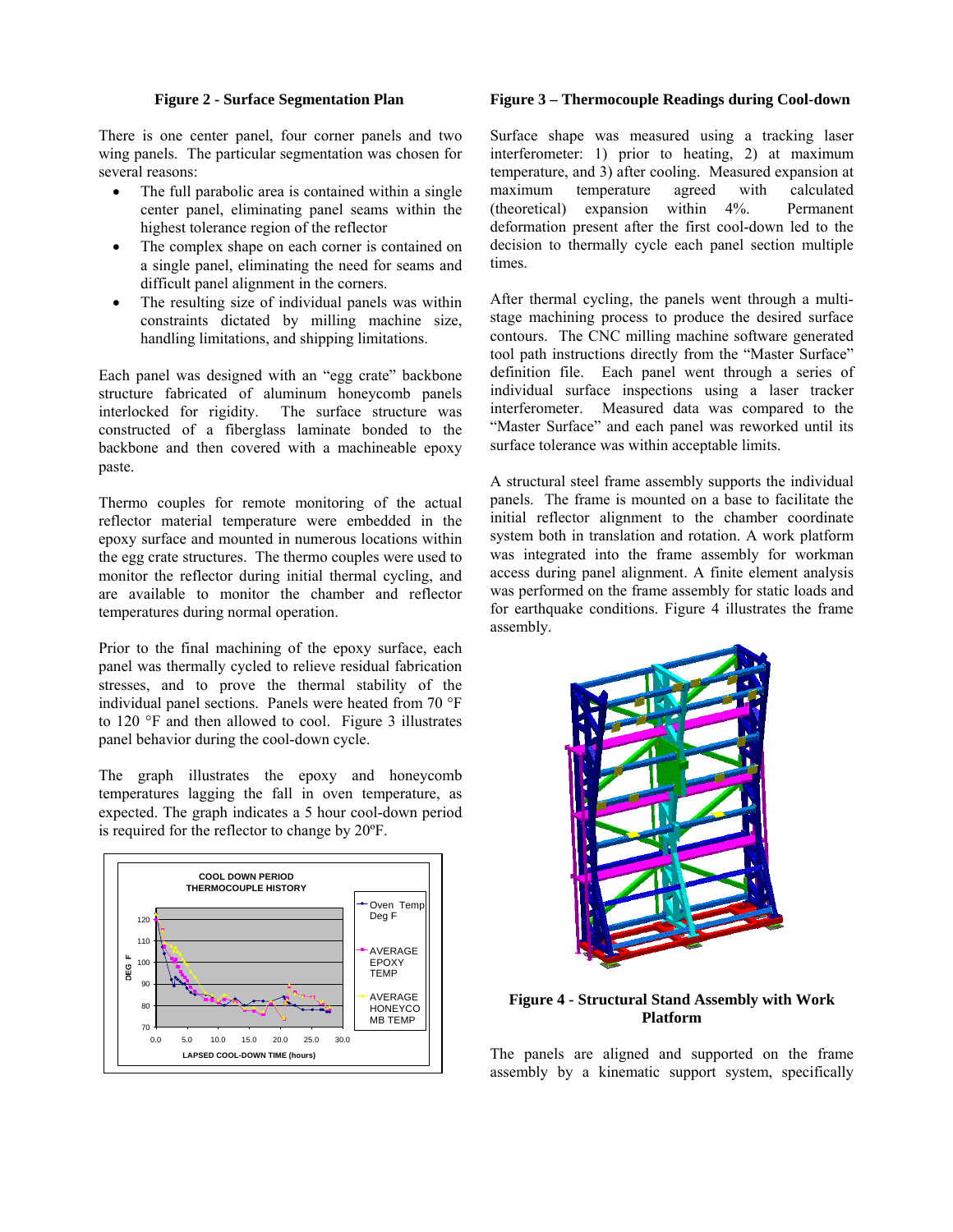intended to allow the reflector panels to expand and contract under temperature change without providing redundant constraints for the mechanical reaction loads. The outer panels are allowed to translate relative to the center panel kingpin without distortion, and without losing alignment.

In the following description, the coordinate system is defined with its origin at the reflector vertex (centered along the lower edge of the reflector), Y-axis vertical and Z-axis downrange (coincident with the focal axis). Z' and Y' are in a system with the same origin, except the system is rotated approximately  $20^{\circ}$  about the X-axis so that Z' is perpendicular to the panel attachment plane (See Figure 4).

There are two major mechanisms for supporting and aligning the seven panels:

• One king pin mechanism (see [Figure 5](#page-3-0) and Figure 6) that is centered on parabolic center panel and allows for rotation in pitch, yaw and roll by means of a spherical bearing arrangement.

The king pin constrains 3 translations  $(X, Y'$  and  $Z'$ ).

Twenty-two adjustment mechanisms (see [Figure 5](#page-3-0) and Figure 6), four on parabolic center panel and three each on each outside panel, that allow rotation in pitch, yaw and roll by means of a spherical bearing arrangement, and allow for fine adjustments in X, Y' and Z'.

The adjustment mechanisms facilitate (and constrain) all translations  $(X, Y'$  and  $Z'$ ) during initial alignment process. Constraints in X and Y' are released on 21 mechanisms after alignment and interpanel bonding. On the  $22<sup>nd</sup>$  mechanism, only the X constraint is released and the remaining Y' constraint prevents rotation about the Z' axis.

The final result is a single piece reflector in which translations are constrained only by the single kingpin.



<span id="page-3-0"></span>



**Figure 6 - Support and Alignment Mechanisms** 

After alignment, the individual panels are fastened to each other and the relevant X and Y' restraints are released, transferring the outer panel's weights to the center panel eggcrate structure. At this point, the reflector consists of one surface rather than seven individual surfaces.

# **4.0 Installation and Alignment Process**

An initial survey of the compact range chamber was performed using a tracking laser interferometer, to establish the chamber coordinate system. A jig transit was used for establishing the gravity vector. The reflector base location and orientation was established and the frame assembly and adjustment mechanisms were installed.

Figure 7 shows the installation of the kingpin onto the center panel.



**Figure 7 - Kingpin Installation On Center Panel**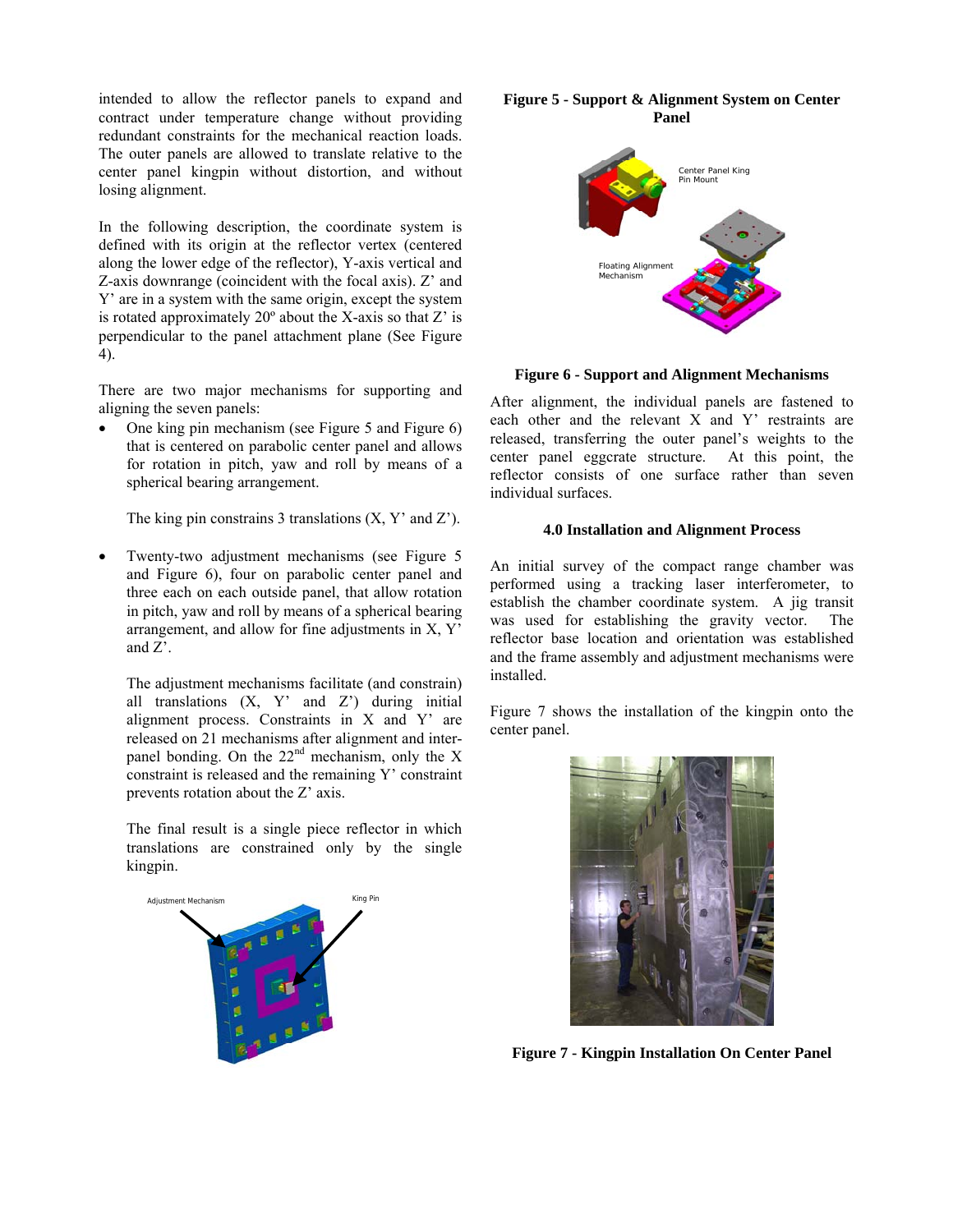Figures 8 and 9 illustrate two stages during the panel installation process.



**Figure 8 - First Panel Section Lifted Into Place** 



**Figure 9 - Next To Last Panel Installed** 

After installation of all seven panels, the tracking laser and panel adjustment mechanisms were used to bring the seven panels into alignment with respect to each other and with respect to the chamber coordinate system. The design details of the frame, adjustment mechanisms, and work platform were intended to decoupled the effects of movement of one panel on the others, thereby reducing the number of iterations in the alignment process.

After satisfactory alignment, the seven panels were locked together as described above. The seams between panels were filled using an epoxy intended to bond chemically with the base surface epoxy. The conductive coating was applied to seams.

This completed the installation of the rolled edge reflector.

# **5.0 Final On-Site Qualification**

#### **5.1 Verification of Surface Resistivity**

The conductive coating on the reflector surface was verified using two instruments, a four-pin Surface Resistivity Meter and a standard ohm-meter.

The four-pin Surface Resistivity Meter was used to determine localized values of sheet resistivity at approximately 30 points per panel. The four-pin meter operates by impressing a known current across two outer pins and measuring the resulting voltage drop across two inner pins, which have a fixed separation distance. The four-pin meter is highly accurate; however the small distance between inner pins (approximately 1/8 inch) limits it to localized measurements.

A standard ohm meter with 3 ft leads was used to measure surface resistivity across seams, around the corners, and generally over numerous 6 foot areas of the reflector surface.

Actual performance of the surface coating was significantly better than the specification of Surface Resistivity  $\leq 1.0$  Ohms per square.

### **5.2 Verification of Accuracy of the Surface Shape**

The accuracy of the final surface shape was measured using an SMX Model 4000 tracking laser interferometer. The "Master Surface" file was the geometric baseline. Approximately 4000 individual points on the reflector surface were measured. The cloud of measured points was best-fit to the Master Surface and an error was determined for each point. The errors determined (labeled dN) were the deviation of the measured point from the Master Surface, in a direction normal to the surface, at the point of closest approach of the measured point to the Master Surface.

During the measurement process, the temperature in the compact range chamber was controlled to the intended operating temperature range of  $70 \pm 2$ °F. Permanent reference monuments were embedded in the foundation, in order to provide a reference system for combining measurements made over multiple days and over multiple locations of the tracking laser.

Measurements of the "top" surface of the rolled edge were made at ground level, due to the difficulty of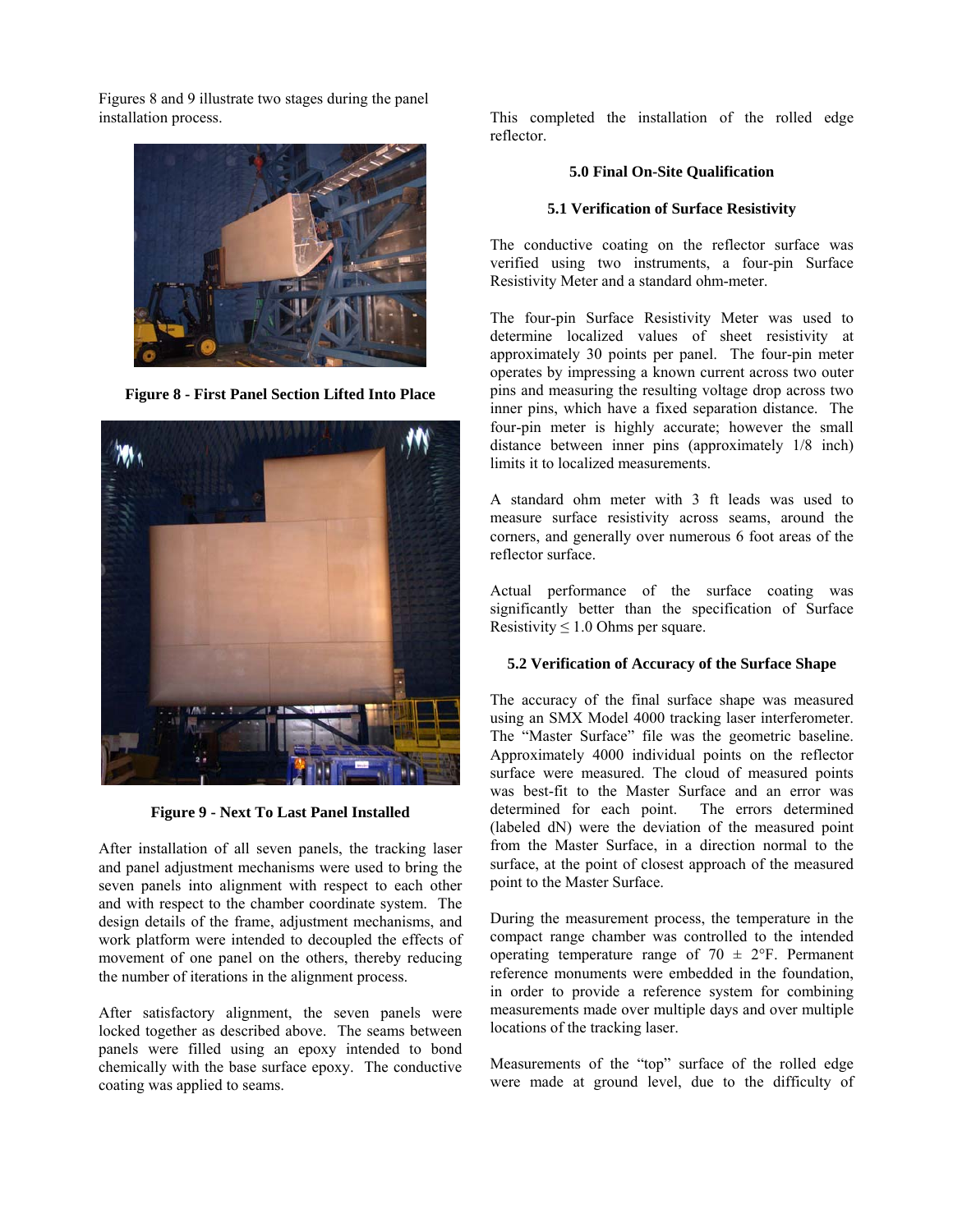measuring the top surface after assembly. Temporary tooling ball references were installed in the upper panels to enable top surface data to be combined with the surface data on the balance of the reflector.

The front surface of the reflector was measured on an approximately 5 inch  $\times$  5 inch grid. The side, top and bottom surfaces were measured on an 8 inch  $\times$  8 inch grid.

The front surface measurement consists of 3200 measured points. An additional 800 measured points comprise the data on the other surfaces. Figure 10 illustrates the distribution of the actual measured points on the front surface.



**Figure 10 - Distribution of Measured Points on Front Surface** 

The final measurement results for the front surface are presented below. The color contour plots illustrate dN, the deviation of the measured surface from the Master Surface, in the Normal direction.

Figure 11 is a contour plot of dN on the front surface. Areas within  $\pm 0.002$  inch of the Master Surface are shown in gray. Contour lines are 0.002 inches apart. Green represents areas that are high (i.e., an excess of material on the surface). Red represents areas that are low (i.e. a deficiency of material). This figure illustrates that the parabolic zone (the center 120 inch  $\times$  120 inch area) falls within its specification of 0.004 inch peak-topeak error.

**MIT/LINCOLN LAB ROLLED EDGE REFLECTOR dN (NORMAL DEVIATIONS FROM MASTER SURFACE) FRONT SURFACE ONLY 12 MARCH 2004**



**Figure 11-Surface Accuracy Plot With 0.002 Inch Contours** 

Figure 12 illustrates the front surface accuracy with all areas within  $\pm 0.004$  inches shown in grey. This plot illustrates that the vast majority of the front surface is within ±0.004 inches of the Master Surface definition.



**Figure 12 - Surface Accuracy Plot With Areas Within ±0.004 Inch Shown in Grey** 

# **6.0 Conclusion**

MI Technologies delivered and installed a custom rolled edge compact range reflector for MIT Lincoln Laboratory.

The specifications for final, installed surface profile accuracy were met by incorporating mechanical design considerations including multiple panel sections, thermal